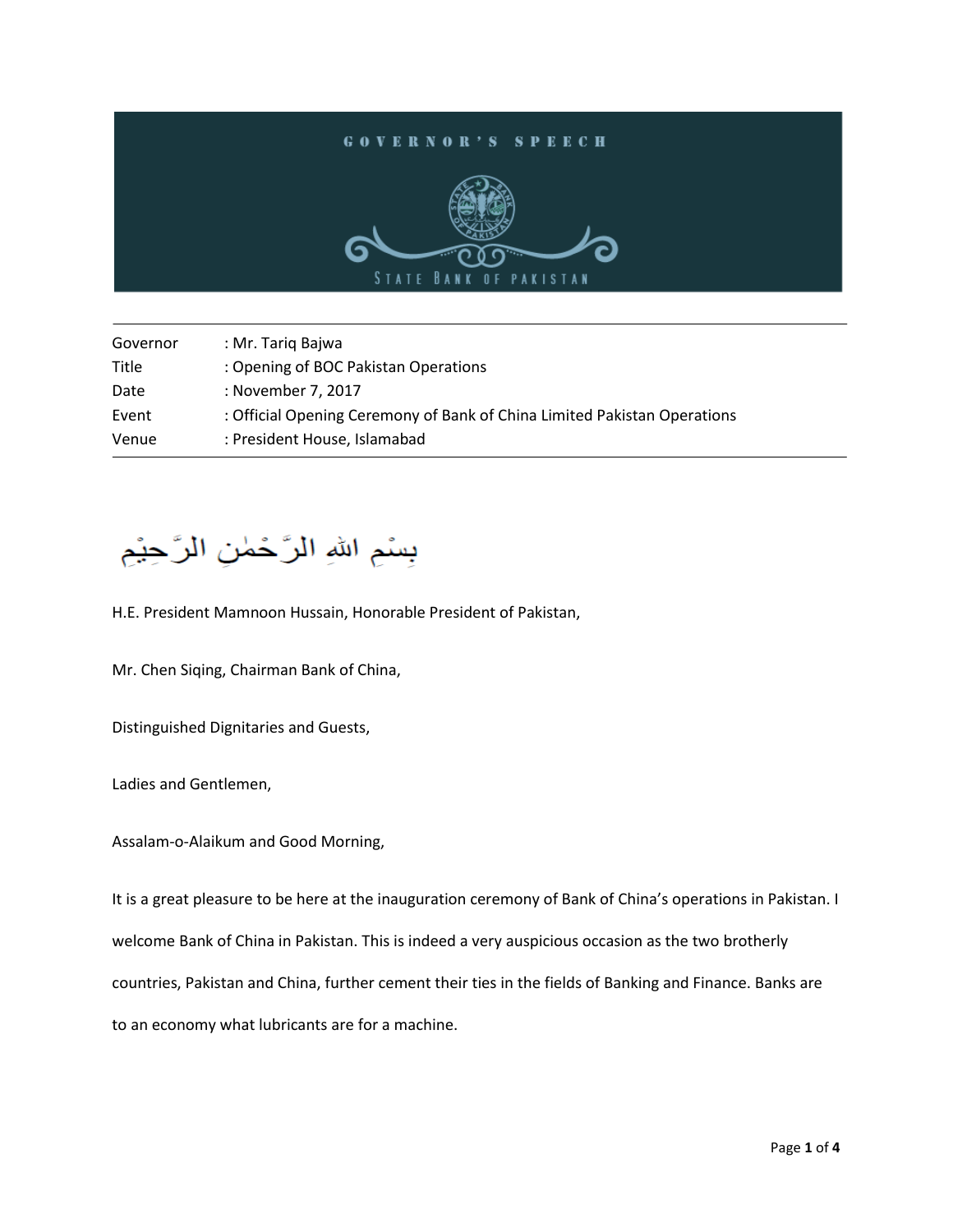Going forward, I hope that Bank of China will play its due role not only in the economic development of Pakistan but also be a catalyst in further strengthening our bilateral trade and banking relationships.

## **Ladies and Gentlemen!**

In contrast to the protectionist sentiments that are gaining momentum in some parts of the world, Pakistan and China present a distinct example of regional cooperation and harmony. The financial linkages between Pakistan and China are growing manifold. We are already host to Industrial and Commercial Bank of China Limited (ICBC). Recently, consortium of Chinese investors acquired forty percent shares in Pakistan Stock Exchange. Chinese investors have evinced interest in acquiring KE. I am also aware that other Chinese institutions are exploring the possibility of making investments in the financial and other sectors of our economy. Our banks have also been venturing into China and some of them have established branches and representative offices in China, such as Habib Bank Limited, National Bank of Pakistan, United Bank limited and Bank Al-Habib.

With start of Bank of China operations, ties between Pakistan and China will strengthen further. Bank of China is not an ordinary bank. It is one of the big-four banks in China and is a Global Systematically Important Bank. It is ranked amongst the top global banks in terms of assets and has a significant footprint in over 50 countries. It brings with it a rich heritage of over 100 years of banking experience, practices, and knowledge. As Bank of China is a key partner in China's "One-Belt One-Road" initiative, we expect that it will be able to effectively cater to the financing needs of CPEC projects by leveraging its specialized services and expertise.

Presence of Bank of China in Pakistan is also expected to benefit the banking sector through technology transfers and associated innovation in products and processes, human capital development and improved competition and efficiency in the financial services. Further, increased diversity of foreign banks and access to external financial resources will facilitate in enhancing the resilience of our financial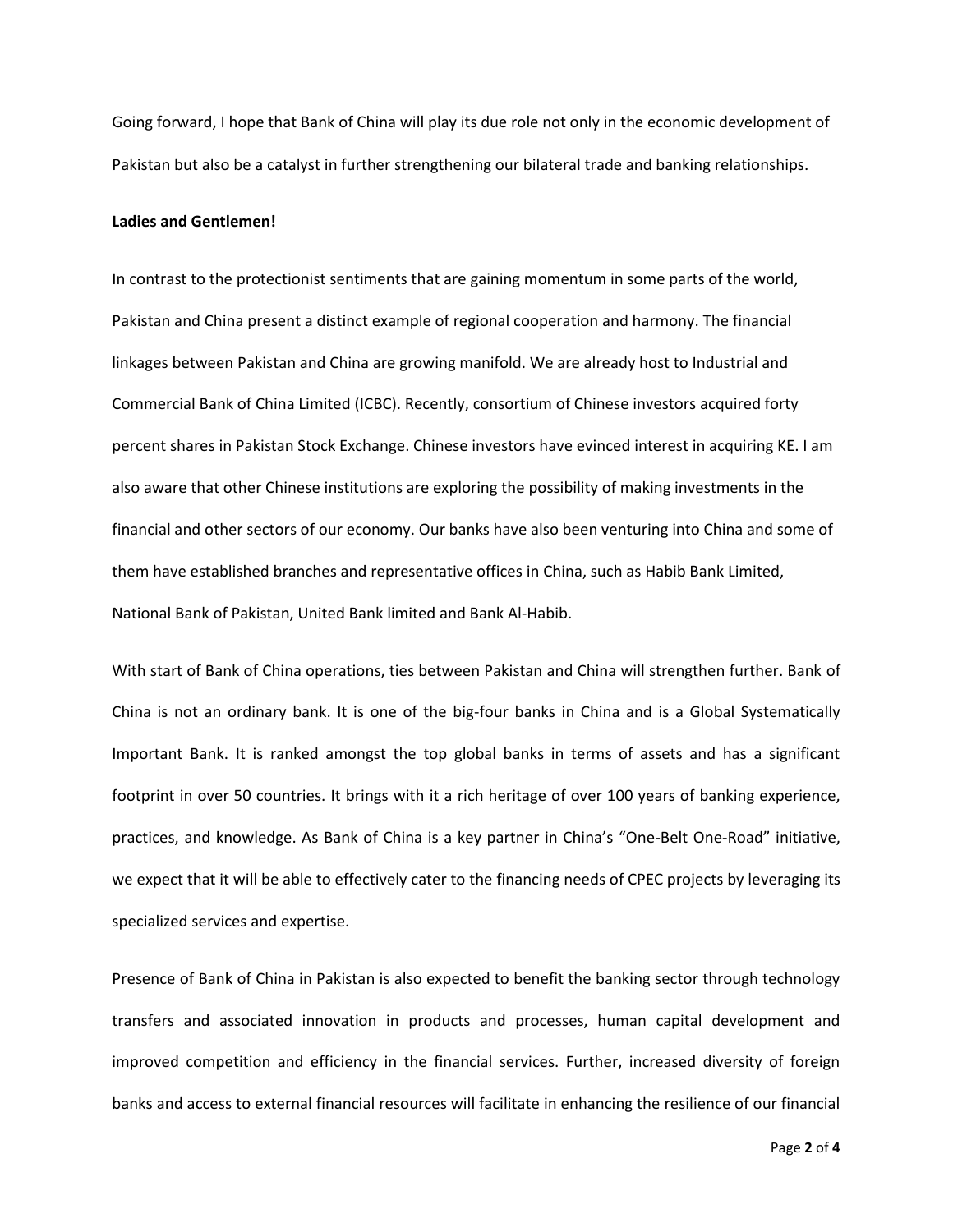sector. The financial sector assets in Pakistan as a percentage GDP are still low at 74.3 percent. The presence of world top banks like BoC will facilitate in exploiting this potential through enhancing the size of bank assets and the much needed access to credit.

These growing banking relationships between Pakistan and China are critical considering that the trade linkages have increased manifold. In FY17 alone, China-Pakistan merchandise trade volume has increased to USD 12.2 billion from a level of USD 7.4 billion in FY13. With the China Pakistan Economic Corridor (CPEC) now taking shape in the form of completion of various projects, the trade and financial linkages between the two countries are set to increase exponentially in the near future. In this perspective, as the CPEC continues to mature and more infrastructure projects are initiated, Specialized Economic Zones are established, and trade starts to flow faster; more and more economic and business opportunities will be created for the banking sector that can be capitalized with careful business strategies. The demand for fixed investment and infrastructure loans particularly relating to the CPEC projects is expected to rise. Banks with relevant expertise in long-term project financing and resources such as the Bank of China would be the key player to meet this additional demand. I am confident that with growing cooperation the two countries would continue to grow with a sense of solidarity and mutual benefit.

I understand that Bank of China also provides services and products designed to meet the banking needs of Small and Medium Enterprises (SMEs), across the various jurisdictions in which it operates. We, at State Bank of Pakistan, believe that the growth of SMEs is vital for country's economic growth and provision of quality banking services and products in this area remains paramount. I hope that, we can learn from Bank of China's diverse experience in serving this particular segment. State Bank of Pakistan is already facilitating banks in this regard and is willing to support them further.